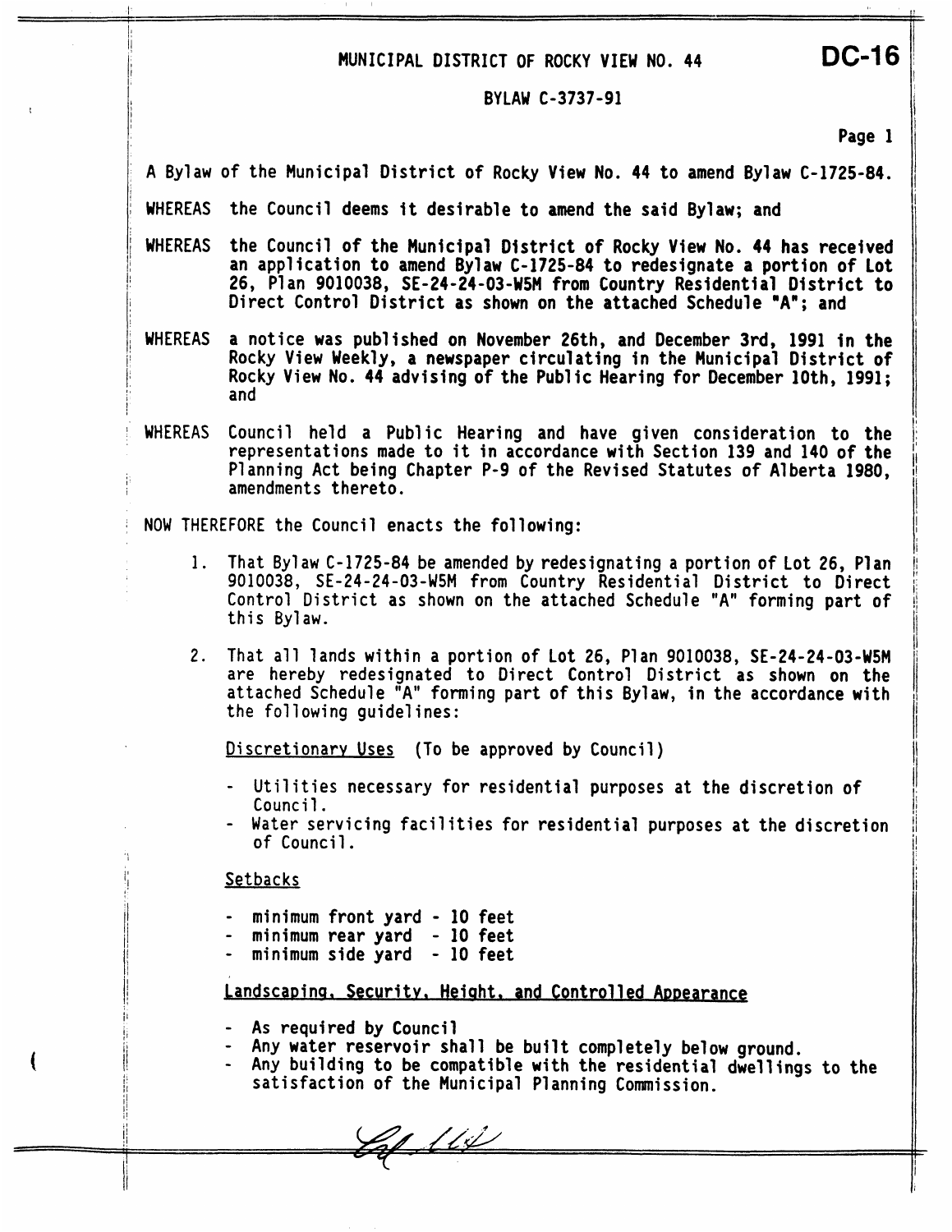#### **MUNICIPAL DISTRICT OF ROCKY VIEW NO. 44**

## , I **BYLAW C-3737-91**

<sup>1</sup>**Page i** 

I

 $\overline{\mathcal{L}}$ 

**11** 

3. The Bylaw comes into effect upon the date of its third reading.

File: 4724067

First reading passed in open Council, assembled in the City of Calgary, in the Province of Alberta, this 5th day of November 1991, on a motion by Councillor Wise.

Second reading passed in open Council, assembled in the City of Calgary, in the Province of Alberta, this 10th day of December 1991, on a motion by Councillor **Devitt.** 

**Third reading passed in open Council, assembled in the City of Calgary, in the I' Province of Alberta, this 10th day of December 1991, on a motion by Councillor** !I , **Hall.** 

*t/&* **az**  REEfE **OR-** DEPUTY **REEVE** .

I

'I Ii

I

**c.**  $\mathcal{L} = \{x_1, \ldots, x_n\}$ *I'* **I**